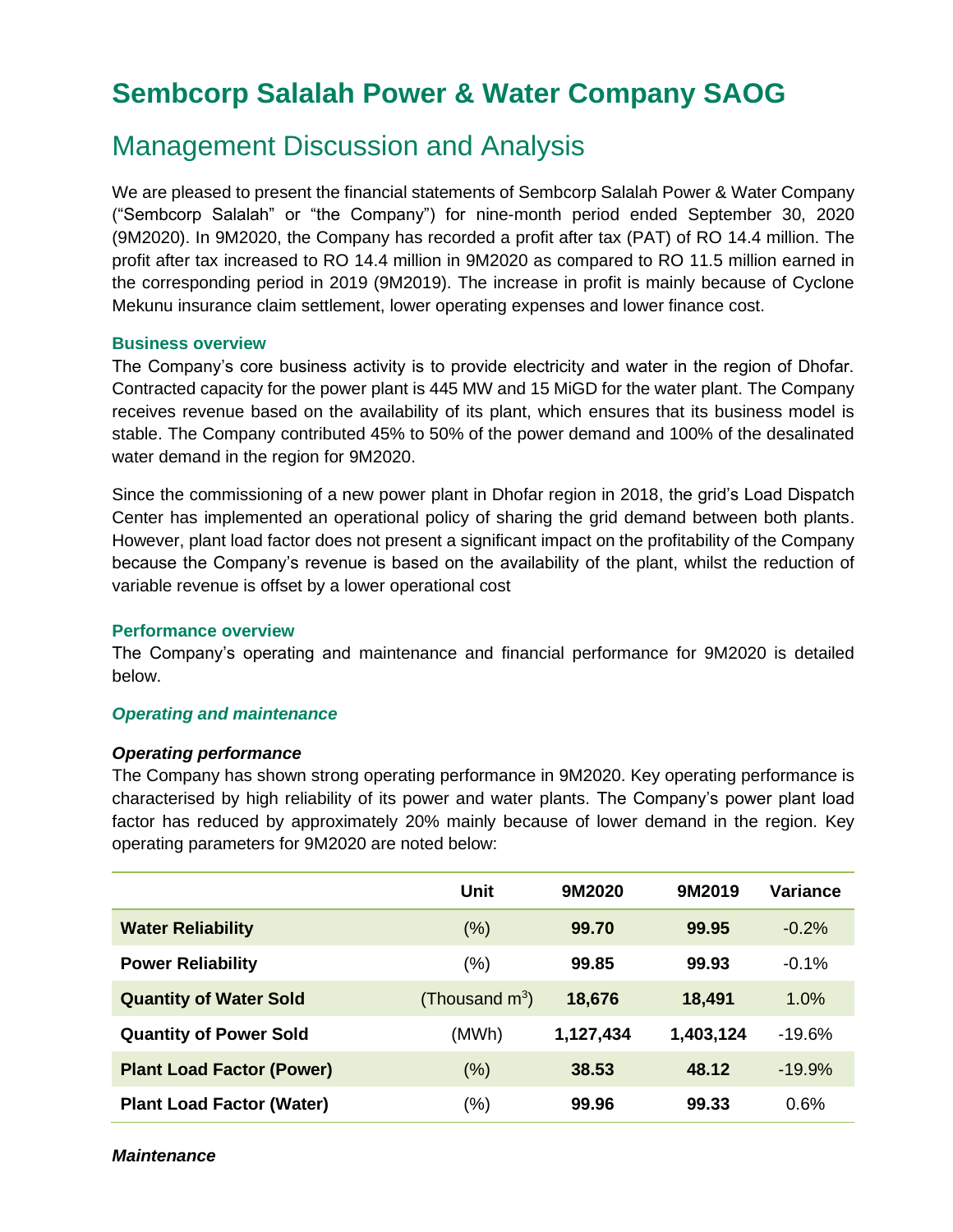The Company continues to diligently and proactively perform maintenance of the plant to improve plant operation, efficiency and its sustainability. During 9M2020, the Company completed major inspection of steam turbine, combustion inspection of two gas turbine as well as power and water plant DCS upgrade.

## *Financial performance*

Key financial performance indicators are shown below:

|                         | 9M2020            | 9M2019            |  |
|-------------------------|-------------------|-------------------|--|
|                         | <b>RO</b> million | <b>RO</b> million |  |
| <b>Revenue</b>          | 54.23             | 55.83             |  |
| <b>EBITDA</b>           | 34.64             | 32.18             |  |
| <b>PBIT</b>             | 26.31             | 23.95             |  |
| <b>Profit after tax</b> | 14.40             | 11.53             |  |

*9M2020 Profit after tax* 



Profit after tax increased from RO 11.5 million in 9M2019 to RO14.4 million in 9M2020. The significant variances are shown in the following waterfall chart.



A brief analysis and characteristics of the major components of the profit or loss is presented below: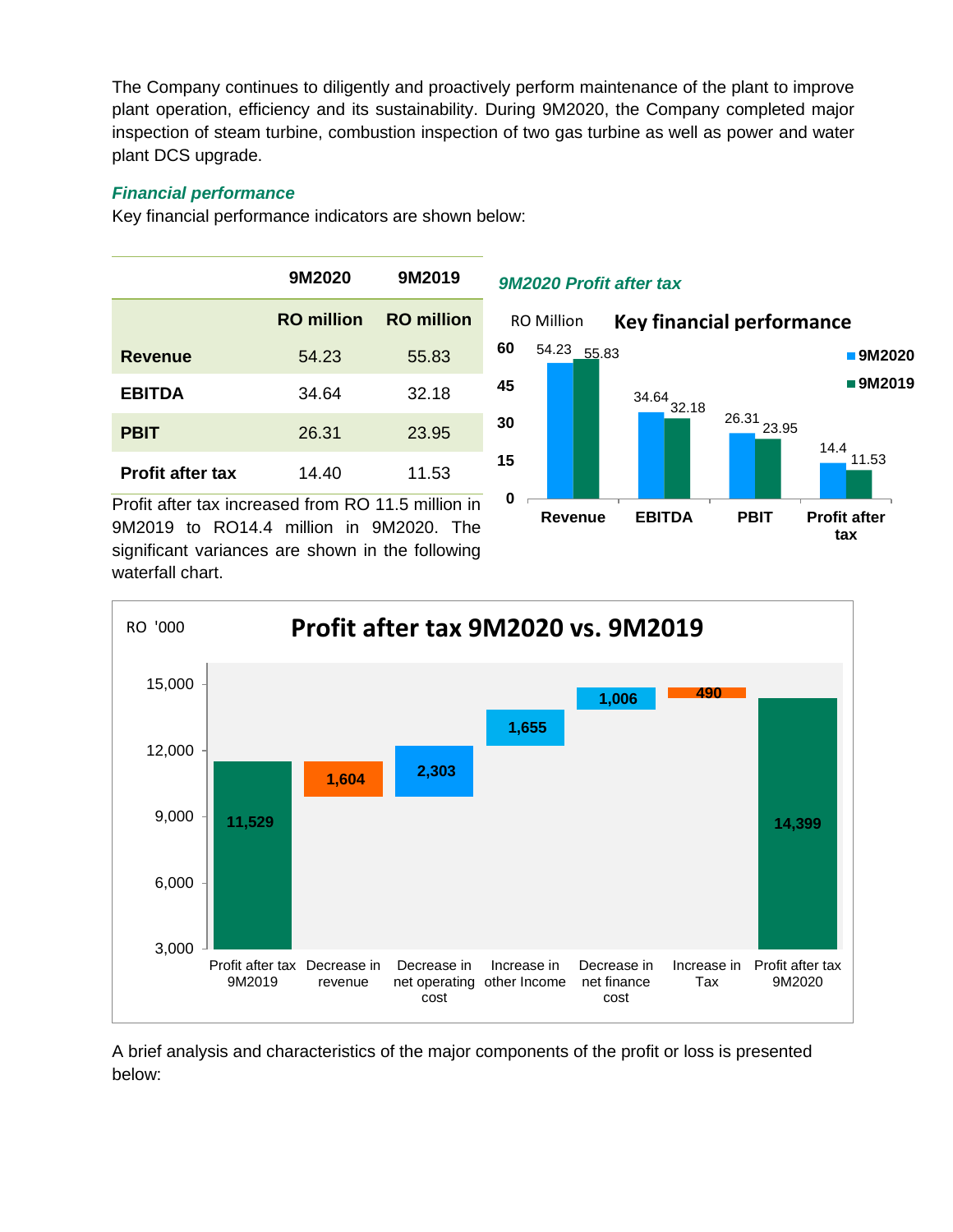#### *Revenue*

Power contributed 52% (excluding fuel charge), water 23% and fuel charge 25% to the total revenue. Fuel charge revenue is a pass through and is calculated based on consumption of natural gas as computed by the plant's contractual Fuel Demand Model. Fuel charge and variable energy charge revenue decreased by 12% and 17% respectively compared to the corresponding period last year mainly because of lower power plant load factor. Reduction in fuel charge and variable energy charge revenue does not affect the profitability significantly because cost of revenue also reduces in tandem with the reduction of these revenue. 9M2020 Capacity charge revenue increased by 1% mainly due to leap year impact.

#### *Cost of sales*

Cost of sales mainly comprises depreciation of property, plant and equipment, fuel cost and operations & maintenance (O&M) cost. Cost of sales decreased by 8% compared to the same period in 2019 as a result of lower fuel cost, lower Long-Term Service Agreement (LTSA) cost and lower O&M cost. Reduction in fuel cost and lower LTSA costs is due to lower plant load factor which is in line with the reduction in revenue (as mentioned above). Lower operation and maintenance cost is mainly due to lower consumables and maintenance cost.





#### *Other income*

Other income in 9M2020 is mainly from settlement of Insurance claim in compensation of business interruption and property damage loss arising from Cyclone Mekunu in 2018.

### *Net finance cost*

Net finance cost decreased in 9M2020 compared to 9M2019 due to the scheduled repayment of part of the term loan in line with the financing documents

#### *Income tax expense*

Income tax expenses increased mainly due to increase in profit for 9M2020 as compared to the corresponding period last year.